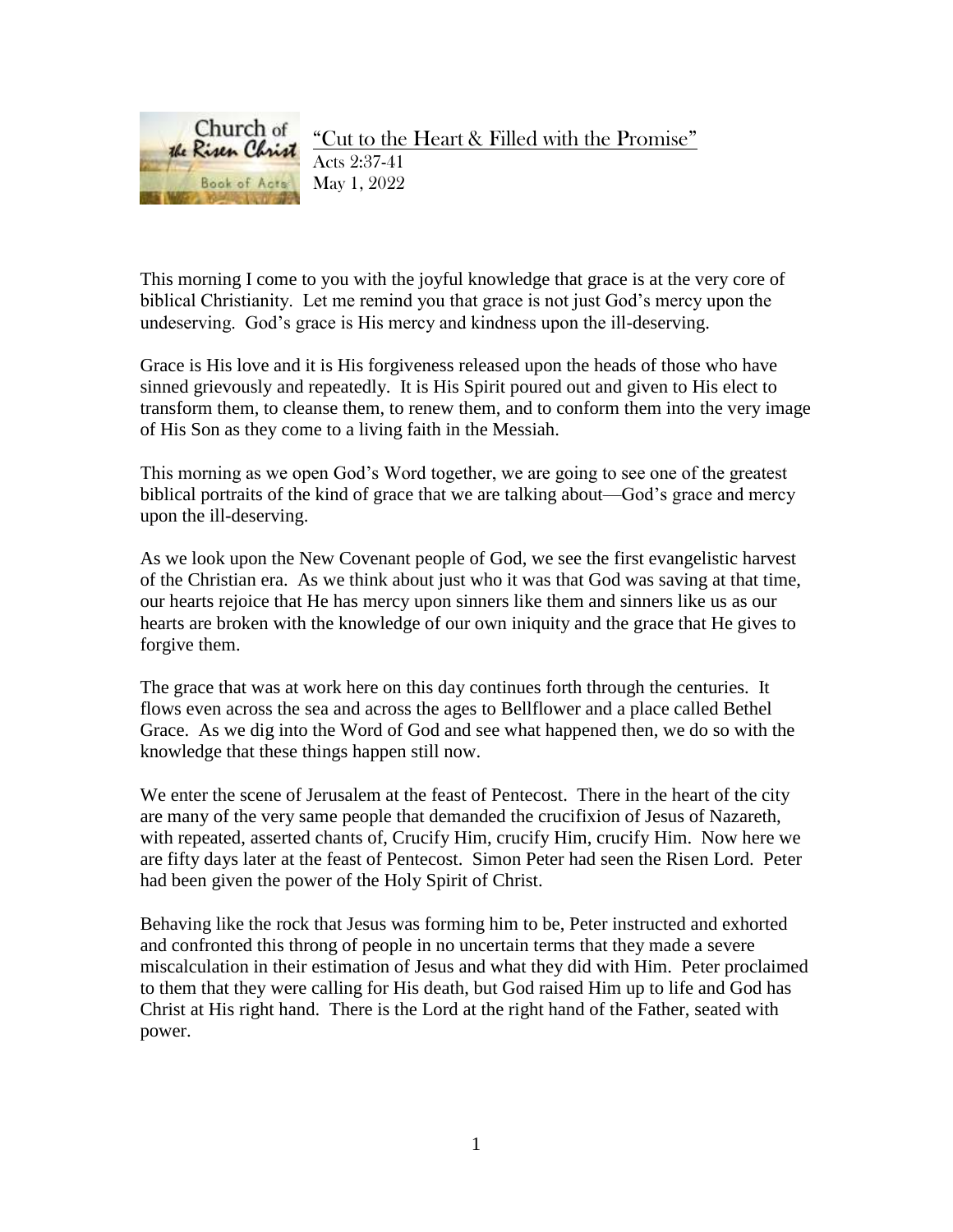Now as we continued forward, we see the piercing power of the Holy Spirit in the hearts of those that were being preached to, and we see the restoration that it led to, and we see this fountain of grace opened up. We look upon this with thankfulness and joy that this same fount is opened up today.

Let's look at what is here, beginning with the culminating, mic-drop conclusion of the sermon we studied two weeks ago on Easter Sunday. Then let's see the aftermath of that moment in Acts Chapter 2, beginning in Verse 36:

**<sup>36</sup>Let all the house of Israel therefore know for certain that God has made him both Lord and Christ, this Jesus whom you crucified. <sup>37</sup>Now when they heard this they were cut to the heart, and said to Peter and the rest of the apostles, "Brothers, what shall we do?" <sup>38</sup>And Peter said to them, "Repent and be baptized every one of you in the name of Jesus Christ for the forgiveness of your sins, and you will receive the gift of the Holy Spirit. <sup>39</sup>For the promise is for you and for your children and for all who are far off, everyone whom the Lord our God calls to himself." <sup>40</sup>And with many other words he bore witness and continued to exhort them, saying, "Save yourselves from this crooked generation." <sup>41</sup>So those who received his word were baptized, and there were added that day about three thousand souls.**

Amen, and may God bless the reading of His Word!

What we have here in what we have just read is the initial fulfillment of the prophetic vison that was given to Zechariah. Through the prophet Zechariah, God spoke these words in Zechariah Chapter 12 and Verse 10:

### **<sup>10</sup>And I will pour out on the house of David and the inhabitants of Jerusalem a spirit of grace and pleas for mercy, so that, when they look on me, on him whom they have pierced, they shall mourn for him, as one mourns for an only child, and weep bitterly over him, as one weeps over a firstborn.**

This is such a remarkable prophecy. We have God speaking through Zechariah and we have God saying, "They will look upon Me whom they have pierced. " How is that possible? We understand this as we see God's plan of revelation; of His plan of redemption unfolding—how God Himself took on flesh and was incarnated in the person of Jesus of Nazareth.

It is as though the Messiah Himself is speaking through the prophet, saying, "They will look up me whom they have pierced." The triune nature of God seems to be revealed here as now the Father starts to speak through Zechariah, because the voice changes and halfway through and says:

**<sup>10</sup>…they shall mourn for him, as one mourns for an only child, and weep bitterly over him, as one weeps over a firstborn**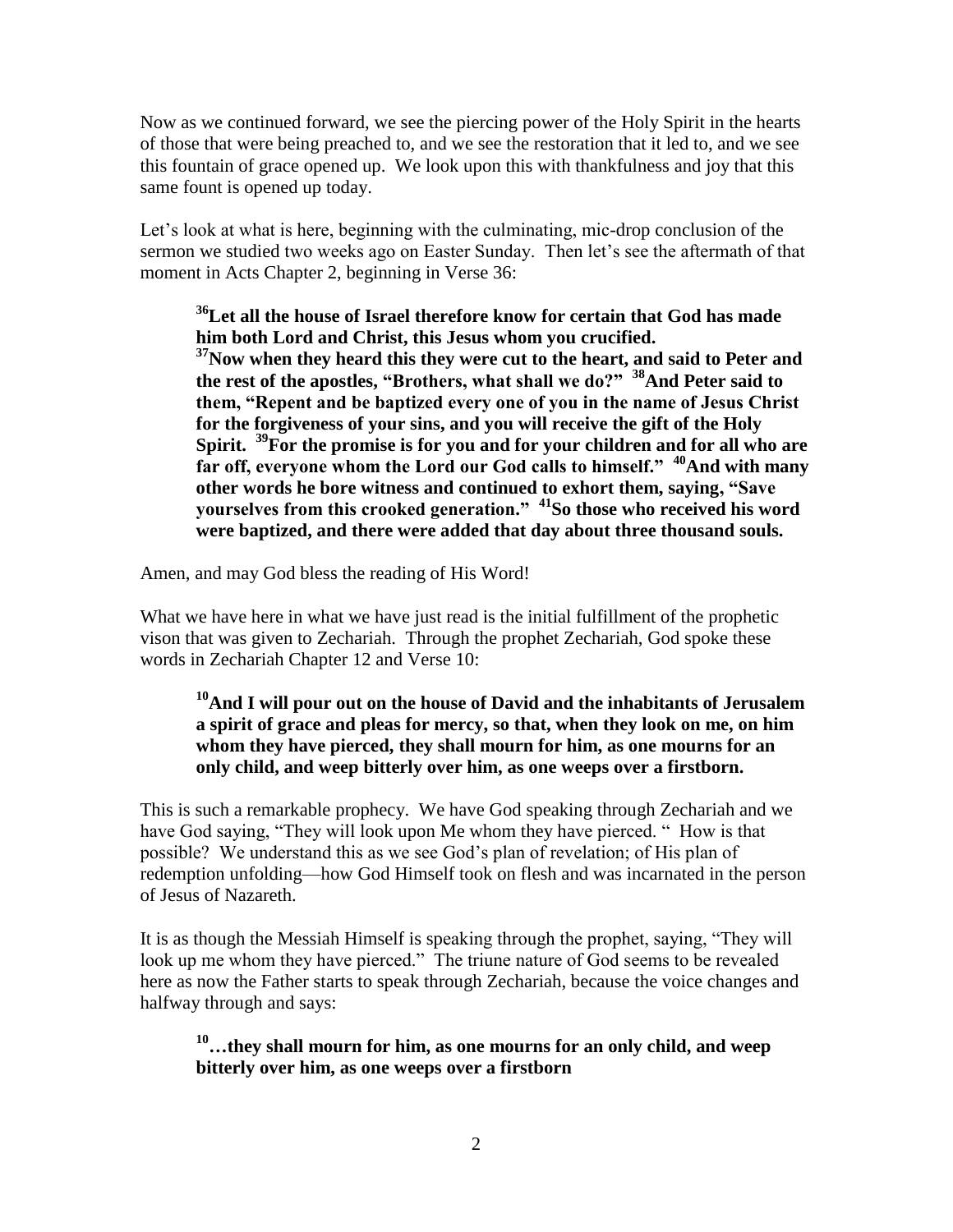Here in Acts Chapter 2, we have the initial installment. You look through what else the Scripture reveals about what will happen with the Jewish people at the very end of this age, we expect there is going to be a mass conversion of Jewish people as they understand that Jesus was their Messiah all along.

There will a mass conversion as their hearts break with the knowledge that Jesus Christ is Savior and Lord, but we have this initial installment of it recorded for us here that took place on this earth in Acts Chapter 2. Notice that it happened as God poured out a spirit of grace and pleas for mercy.

It is also revealed in this passage that Jesus, exalted to the right hand of the Father, is the One who did the pouring out of the Spirit. It is Jesus pouring out this Spirit of grace, and the Spirit of grace that is spoken of is the very Holy Spirit of God. The Third Person of the Trintiy, pouring out saving grace, moving people that had sinned grievously into the knowledge of their sin and a new understanding of who Jesus is and the mercy that He alone can provide.

So we see this grace. I like how the DOXA students put it. One of their Ten Commandments is: grace, grace, grace. We praise God for His grace and we ask God to fill us with His grace. I think that is a pretty good commandment for people that are a part of a church called Bethel Grace which means house of God's grace.

Here we rejoice and we celebrate the fact that God saves sinners in Christ Jesus our Lord. Here we also see the initial upwelling of the New Covenant grace that was being poured out and is continuing to flow even to Southern California, even in the year of our Lord 2022.

I want for us to walk through these five verses and see five movements of the gracious working of Christ through His Spirit, knowing that this is an ongoing work that is taking place today. There were some things that were very unique about the day of Pentecost, but in these verses we see waves of grace that continue, so as we look at them let's pray that God would perform them in and through us, and that this church, like that church, would be characterized by this kind of working of God.

We will call these five movements:

The Gracious Work of Christ in the Holy Spirit.

The first movement of grace that took place in the aftermath of that awesome sermon by Simon Peter was:

#### **1. A Cutting Pain (37)**

God performed a cutting pain in the hearts that were gathered in that street. Yes, I mentioned at the beginning that grace is at the core of biblical Christianity, but understand this too: pain is also a core experience biblical Christianity.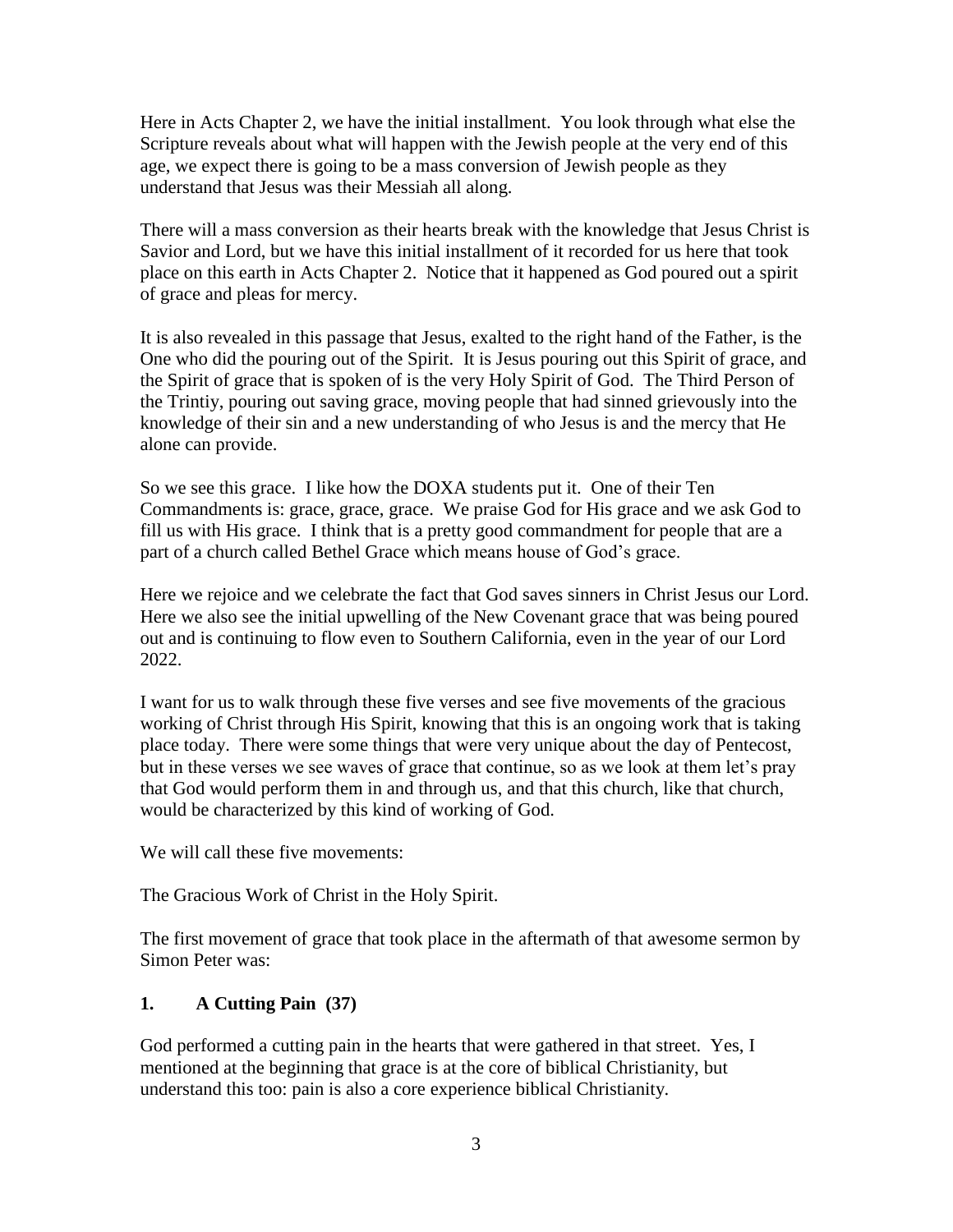There is a pain that heals. It is the conviction of sin that the Lord works in us through the preaching of the Word of God empowered by the Spirit of God. So we see this in Verse 37:

### **<sup>37</sup>Now when they heard this**

That is Peter's declaration of the resurrection, ascension, and exaltation of the person they crucified.

# **<sup>37</sup>Now when they heard this they were cut to the heart, and said to Peter and the rest of the apostles, "Brothers, what shall we do?"**

The ESV speaks of the crowd being cut to the heart. The New American Standard translation gives it to us as "they were pierced to the heart." The Greek term means to strike, to stab violently, or to stun.

Therefore, this was something that was unexpected and that was very intensely emotional, even supernatural as the Spirit of grace was working this knowledge of sin in the hearts of the people that were gathered under the preaching of the Word that day.

Here we see this prophecy of Zechariah Chapter 12 and Verse 10 taking place and we also see the prophetic word of Jesus being manifested, who said in the Upper Room with His disciples in John Chapter 16 and Verse 8:

#### **<sup>8</sup>And when he comes, he will convict the world concerning sin and righteousness and judgment**

So understand that this cutting pain was a work of the grace of God. When it comes to the reality of sin in our lives, it is a very, very good thing when we experience this kind of pain, because it is indicating that something is wrong and we are coming to the knowledge that there is something wrong.

We need to pray that the Lord will stab the hearts of the people in our sphere of influenced lives that don't know Jesus with the knowledge of sin and its guilt. If we as followers of Jesus are lingering in unrepentant sin, we need to pray anew, "God, break my heart. Pierce me with the sword of the Spirit. Let not my heart be hardened and calloused in sin." It is better to have a broken heart than a calloused heart, so this kind of pain is a work of grace.

We understand that there is pain that heals. We understand that when we go under the dentist's drill. We understand that when we go under the surgeon's scalpel. And we must understand that under the preaching of the Word of God.

So if you happen to be under the hearing of this message and you are not a follower of Jesus, you are not a Christian, you are just learning about what Christianity is, and a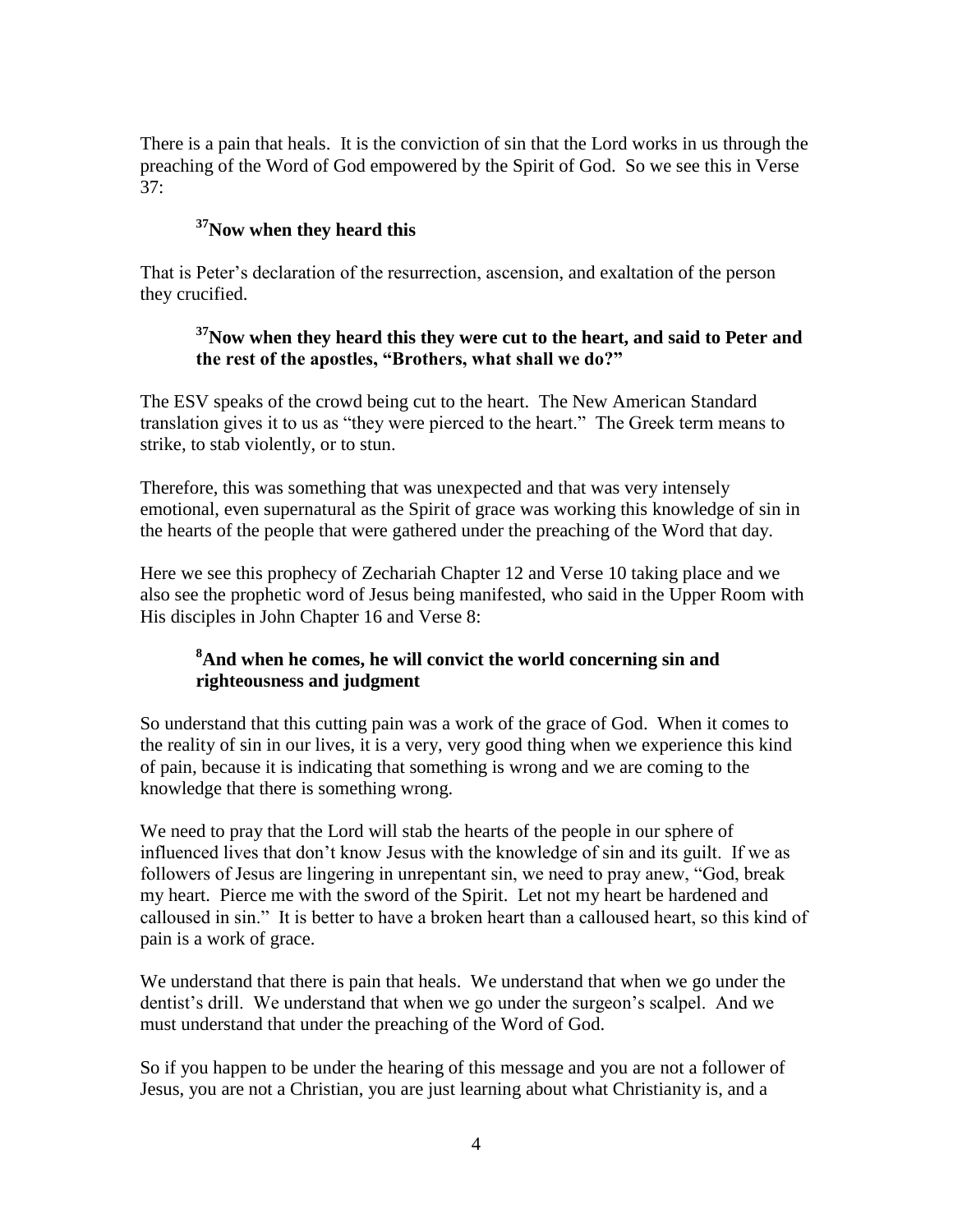Christian preacher or a Christian friend or neighbor informs you that despite what all the voices in society tell you, no, you are not a good person. You are not!

Yes, you were created in the image of God and there is amazing value to that, but you are not a good person. Like the rest of us, you are a sinner and you have broken the Law of the Lord repeatedly. If somebody has the audacity to tell you this, understand that they are not telling you this out of place of superiority.

They are telling you this out of the understanding that we are all guilty sinners that need to confess our sin before the holiness of God. Our sin offends the holiness of God and we need to know that, because that is how the fount of repentance is opened in our hearts.

This is so important for us to hear because we are a part of generation that is increasingly intolerant of the confrontation of sin. We are living in a time of safe places, where nobody can impose upon anybody else in such a way that would render guilt upon their chosen course of life.

However, don't think that Bethel Grace or any Bible preaching church is going to be a safe place like that, where you never have your conscience afflicted. Pray that your conscience would be afflicted, because we need to know the gravity and the seriousness of our sin.

Each one of us needs for Scripture to reveal how we have offended the holiness of God with our attitudes, with our speech, with our sexual immorality, with our apathy toward the things of the Lord. Not only our sins of commission, but things that we ought to do that we don't do. We are sinners and this work of grace, it begins with cutting pain. It comes with the knowledge that we are sinners in the sight of God.

Hallelujah! Praise God that the gracious working of the Lord continues. Here on Pentecost it began with the cutting pain with the preaching of the Word. Then praise God for the continued work of the Spirit, for we see the next movement of this when we see:

#### **2. A Healing Gift (38)**

Verse 37:

**<sup>37</sup>Now when they heard this they were cut to the heart, and said to Peter and the rest of the apostles, "Brothers, what shall we do?" <sup>38</sup>And Peter said to them, "Repent and be baptized every one of you in the name of Jesus Christ for the forgiveness of your sins, and you will receive the gift of the Holy Spirit.**

So we see this healing gift that is declared with the continued working of the grace of God.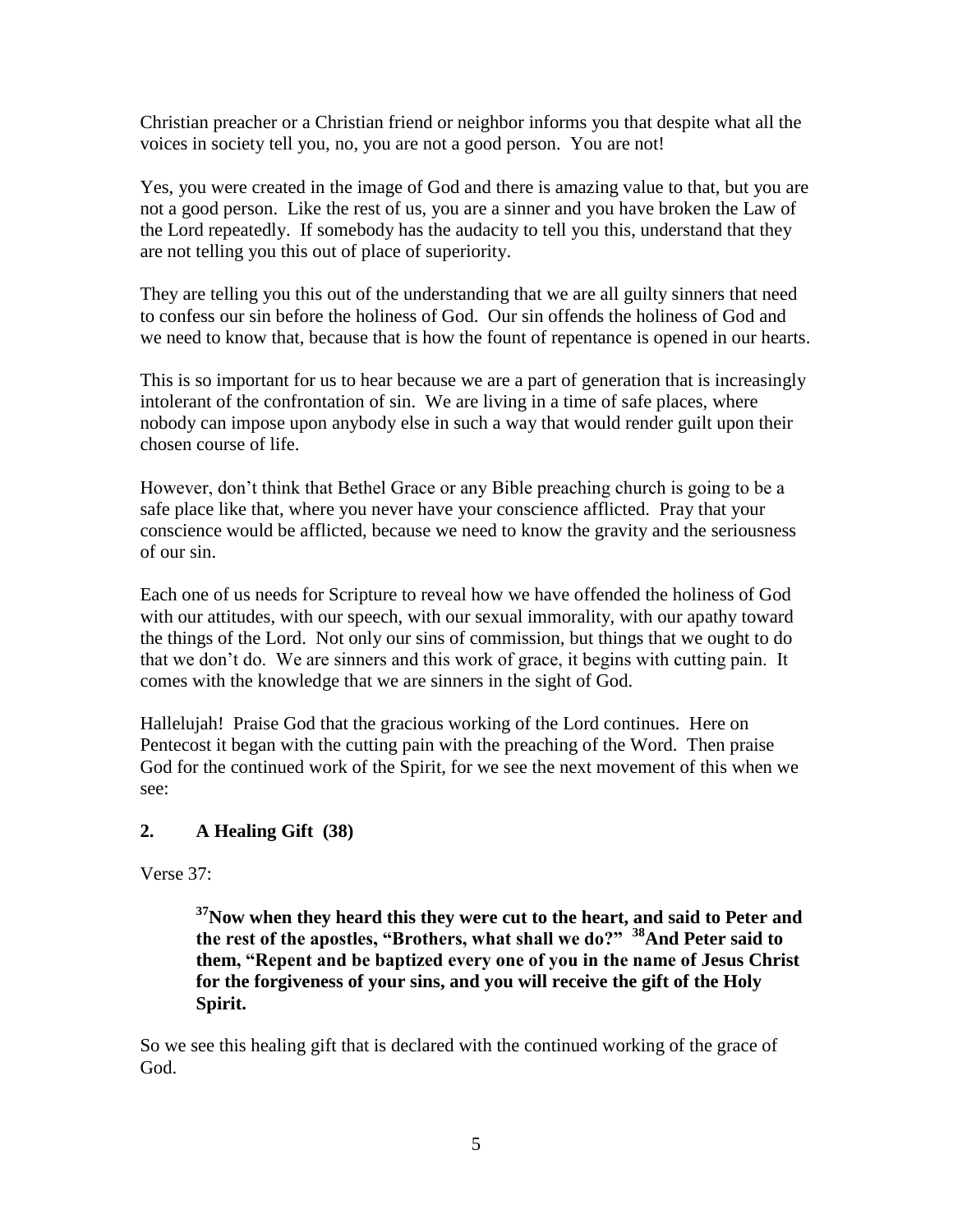In Verse 38, there are two marvelous gifts that are laid out before us. It is one great gift leading to what I think is an even greater gift, with the first gift being astonishingly awesome. What is the first gift spoken of here?

The first gift is the forgiveness of sin. Some of you may think that you have a problem with financial debt. Maybe you do. Maybe you don't, but every single human being has a fearsome problem with the legal debt that they have accrued in the courtroom of Almighty God. Each one of us is responsible for the sin that we have committed in the sight of the Lord.

Because it is an infinite God in an infinite court, each sin is an infinite offense with an infinite price tag, and here in this text we have the astonishingly good news of the free and clear forgiveness, clearing, cleansing, and removal of that debt. Talk about taking a load off! It is not that God just forgives sin, saying that maybe it wasn't so bad after all.

No, it is because the sin had its price paid when Christ was stretched out on the cross and there He hung as the target of the judgment due all our sin. Jesus paid it all. Jesus paid the price. Jesus alone is Savior because of what He alone could and did do.

But then we see that there is another healing gift that is spoken of here in this text. Praise God that having forgiven sinners, the Gospel does not just leave them in a neutral position. First we know through our study of justification that He gives us the righteousness of Christ imputed to us. But here there is another astonishing gift that is given to those cleansed of sin.

It is the unthinkable gift of the Holy Spirit. Peter was speaking of the indwelling presence of the One who was there hovering over the surface of the deep at the dawn of creation. So the same One who caused all of the varieties of life to exit on this earth comes to bring new life to you. The One who empowered the original creation now is empowering the new creation.

The One who brought order to the disorder that we find in Genesis Chapter 1 and Verses 1 and 2, is the same One who comes bringing order and grace and peace to those that are coming to faith in Jesus Christ as Savor and Lord. He brings the Paraclete, the Helper, the Counselor, the Healer and Friend into our lives to help us grow in the knowledge of how vast God's grace and love is for us.

With this, now we see that Peter gave two stipulations as he offered these two blessings. Peter said:

# **<sup>38</sup>And Peter said to them, "Repent and be baptized every one of you in the name of Jesus Christ for the forgiveness of your sins, and you will receive the gift of the Holy Spirit.**

First Peter said to repent. This verb means to "change your mind or to change your thinking or your outlook." What we are talking about with this glorious grace of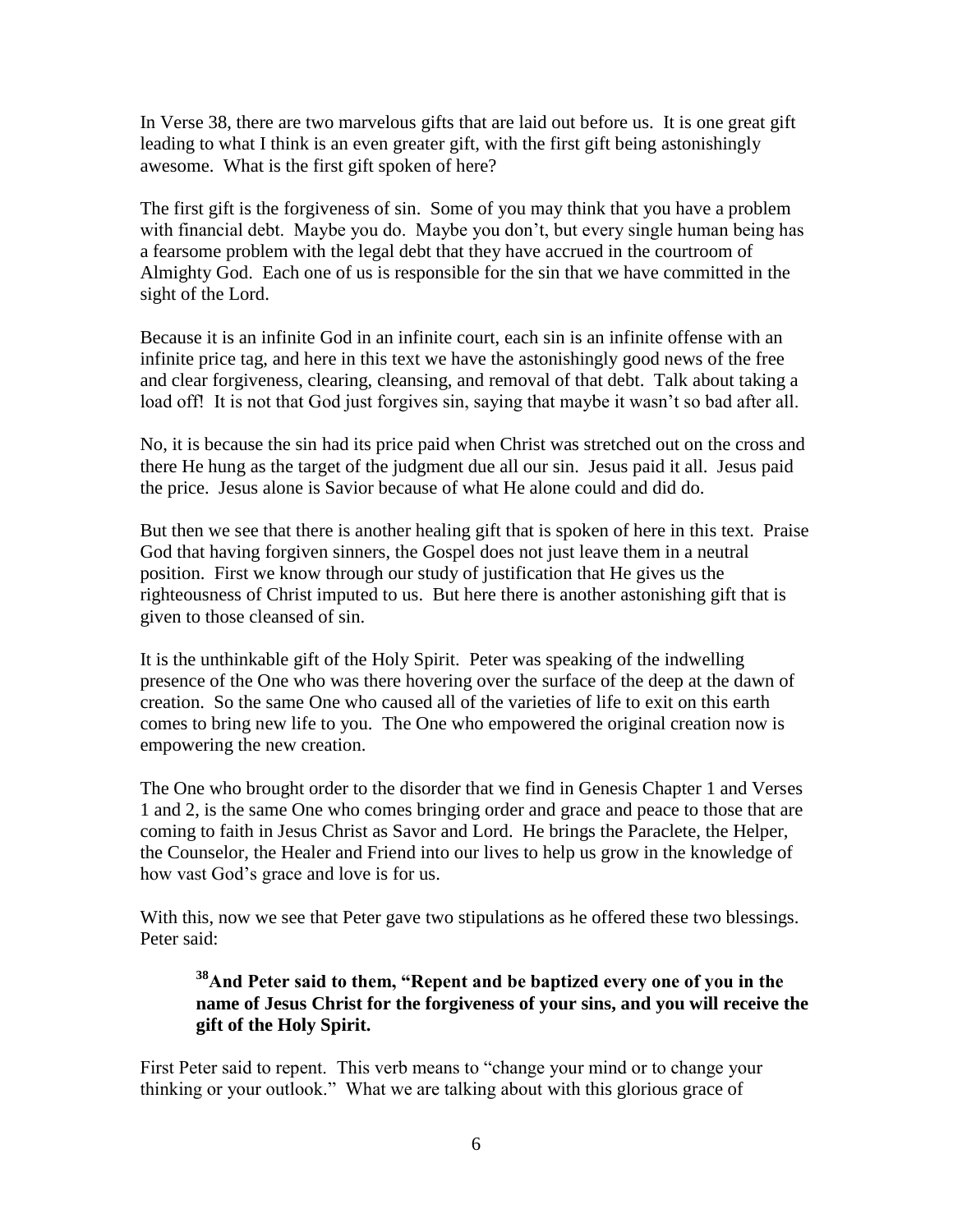repentance is that there is a change of mind and a change of thinking that leads to a change of life for those who are in Christ.

So here in this situation at Pentecost, Peter was telling the people gathered, "You once saw Jesus as a man worthy of death. Now you are to change your thinking and you are to view Him as the One who is the Lord of life." He was telling them, "You had blasphemed the name of Jesus and now you are to praise the name of Jesus."

The same Gospel truth goes out to all generations. Those who had been dismissive or unknowing or ignorant or not giving the time of day to the name of Jesus, are now to know that Jesus Christ is Lord and He is authority, and we go walking in the One who loves us and who has given Himself for us.

This repentance is a work of God that brings new direction in life. It is a word of great hope. It indicates to us that things can change and they will change as we are brought into the mercy of the Messiah. Knowing that God works this, we too are to be those who are obedient to the work that God is doing. Yes, we are going to change our thinking. We are going to listen too, and pray for God's power to live out all that He commands us, knowing that this is the work of God's Spirit within us.

So Peter said:

# **<sup>38</sup>And Peter said to them, "Repent and be baptized every one of you in the name of Jesus Christ for the forgiveness of your sins**

Now baptism is revealed to us n Scripture as a symbol and seal of the new life that Jesus gives. Baptism is the public immersion of the new believer in water, symbolizing the cleansing of sin and union with Christ in His death and in His resurrection. So those who come to faith in Christ are to declare that faith in Christ visually by going through the waters of baptism.

As we take in what was happening in Acts Chapter 2, understand what a bold moment that too was in an otherwise bold sermon all the way through. While the Jewish people practiced baptism, they generally thought of baptism as a rite for Gentile converts who needed to wash away all of their uncleanness that was related to their paganism.

But now for the Jewish people to undergo baptism in Jesus Name, it was a declaration that "I need God's washing mercy every bit as much as all of the Gentile sinners of the earth. I'm a sinner too and I need this union with Jesus. I need this cleansing that He alone can provide."

So likewise, moving into our day, baptism is a wonderful and dramatic visual testimony of our faith and belief in Christ. When a person is baptized they are portraying the fact that, "I am united to the Messiah. He joined me to Himself. In His death, I died. In His resurrection, I live. My life is now hidden with Christ in God. So baptism is a testimony that I belong to Jesus. I am in Jesus and I am born anew in Him."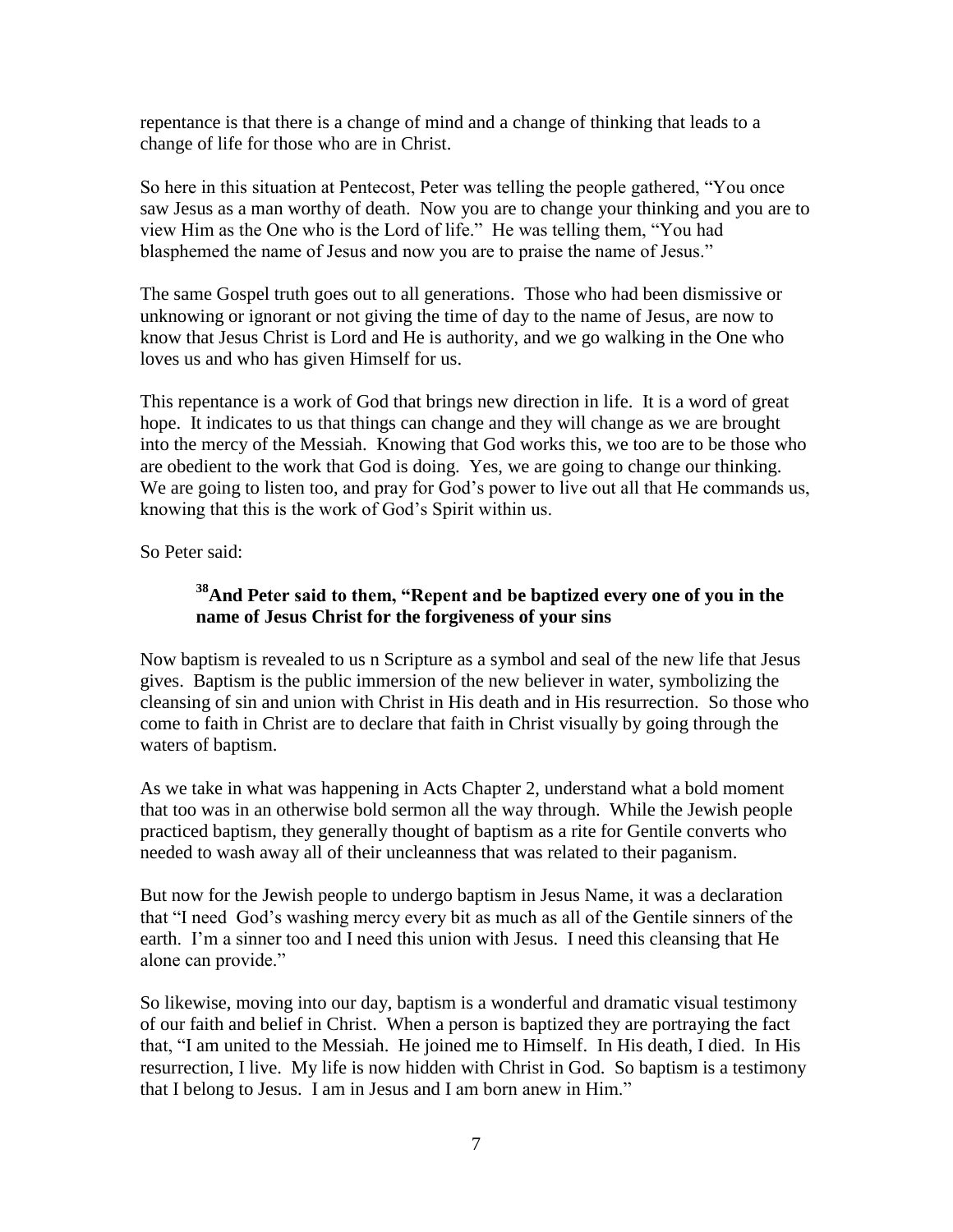All throughout the pages of Scripture it is emphatic that faith is the entryway. God's grace through faith, that is how we come into the salvation that He gives. Then baptism is the closing associated sign and seal of that covenant that we are entering into by faith.

Even as we go through the pages of the book of Acts, we see that there were people that were born again clearly prior to their baptism. There is the great account in Acts Chapter 10 of Peter preaching to the Gentiles gathered in the house of Cornelius, where he said in Verse 43:

# **<sup>43</sup>…everyone who believes in him receives forgiveness of sins through his name.**

Even as Peter was preaching to all of those people who were hearing the Gospel for the first time, even as he was proclaiming that everyone who believes in Him receives forgiveness of sins, and suddenly there was a transformation that took place in the people that he was preaching to.

They were lit up and began speaking in tongues as well, indicating the presence of the Spirit in their lives. Upon viewing this, Peter said,

# **<sup>47</sup>"Can anyone withhold water for baptizing these people, who have received the Holy Spirit just as we have?" <sup>48</sup>And he commanded them to be baptized in the name of Jesus Christ. Then they asked him to remain for some days.**

They wanted more of this preaching about Jesus.

So we see that we are saved by grace through faith in Jesus Christ and baptism is the sign and seal of that covenant that Jesus has brought us into. It is kind of like in a wedding ceremony when the couple have exchanged their vows. Those vows are that which bind the marriage. Then as a symbol of those vows, rings are placed on each other's fingers.

Those rings are a sign of the marriage covenant, so baptism is a sign of the covenant that we enter into with Christ. So if you have not been baptized and you are a Chrisitan—you have come to faith in the Lord Jesus Christ and you have not been baptized—you are walking around without your wedding ring. You need to put that ring on!

Good news! We are doing baptisms soon. Have we not been interrupted by a recent outbreak of Covid? There were three men who were being prepared to be baptized today. However, that will now happen sometime later in May. I was so thankful after the DOXA Bible Study a couple of weeks ago that several students wanted to know more about baptism. They want to be baptized.

If you have not been baptized and your heart believes in Jesus, it is time for you to get baptized. There are information sheets in the narthex describing what baptism is and how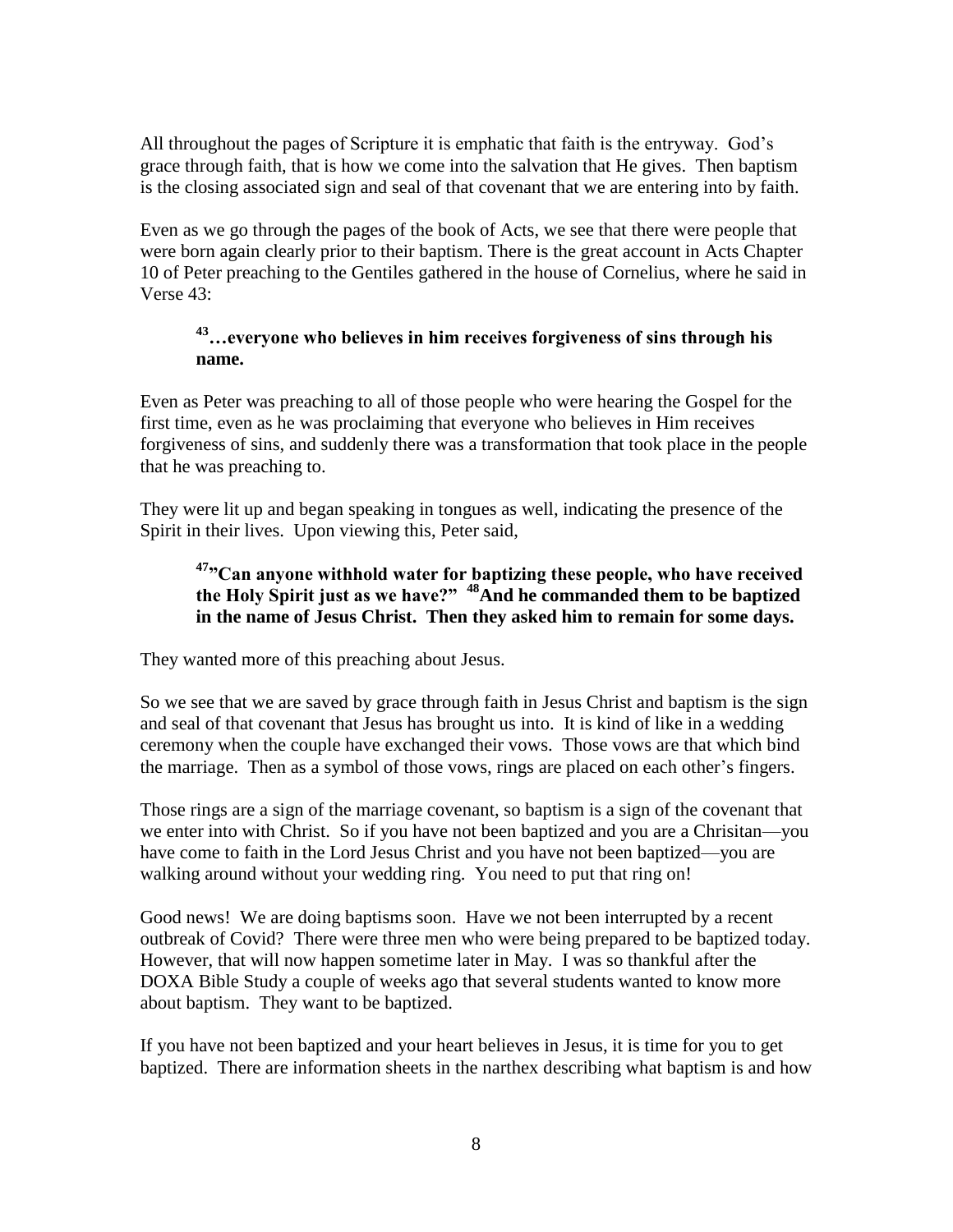we practice it here at Bethel Grace. Get one those sheets and we will look forward to a joyful time as a church family.

We see that this movement of grace started with a cutting pain. Now we continue to see a healing gift. Now there is:

### **3. A Spreading Promise (39)**

There is a spreading promise that also comes with the working of God's grace. We read of this when move into Verse 39, still speaking of the Holy Spirit,

# **<sup>39</sup>For the promise is for you and for your children and for all who are far off, everyone whom the Lord our God calls to himself.**

Here the Spirit of Jesus is spoken of as a wonderful gift promised to the people of God. Did you notice in that verse the spreading nature of it? Peter had been speaking to them at the individual level, saying, "Each one of you, have faith and get baptized."

Then he told them, "You will receive the gift of the Holy Spirit, but understand that this gift is not just for you." There is a spreading nature of the gift as the message of Christ is carried by the people who belong to Him. It is for you and for your children and for all of those who are far off.

First when Peter said this promise is for you and your children, this is speaking to us of the fact that one of the primary ways that the Christian faith spreads from generation to generation is through family discipleship as parents instruct their children in the ways of the Lord.

This kind of family discipleship very well may be the main way that the Chrisitan faith advances. It is a primary way, but it is not the only way of people coming to faith. How many of you came to faith because one of your parents introduced you to the Lord? Raise your hands. Now for those of you who came to faith in other ways, raise your hands. It's about even here. So maybe it is just like this in this verse. It is actually half and half.

But the Gospel is to go forth. It is to be given from parents to children. It is to be given as Aunts and Uncles, Grandmothers and Grandfathers, Mimis and Bops, and as brothers and sister in the church encourage children to confess their sins and look to Jesus in faith. This is a primary way that the gospel spreads. If you have been introduces to Jesus by a family member, understand that this is the work of God and He is pleased to do this in that way.

This does not mean that the children of believers are born regenerated with the indwelling of the Holy Spirit. When Peter said, "This promise is for you and for your children," that does not mean that as believers your children are born again. I wonder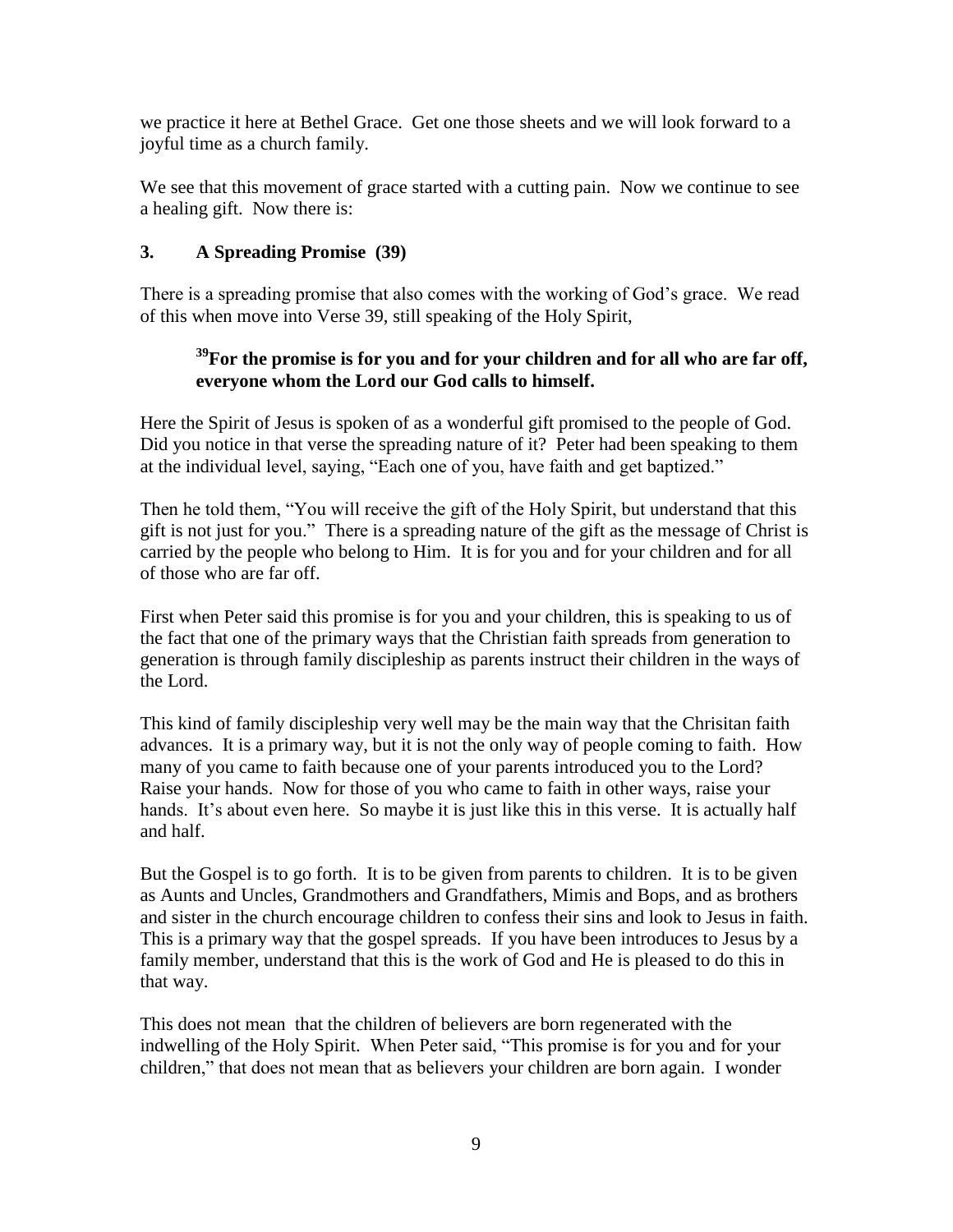how long it takes for parents to realize that? I wonder how long it took my parents to realize that about me, even as they came to faith later in their adulthood?

Children need faith and repentance and conversion by the grace of God. Therefore, children are not to be baptized in their infancy or their toddlerhood. They are to be baptized when they come to a knowledge of their sin and Jesus as their Savior, even as Peter said in Verse 41:

#### **<sup>41</sup>So those who received his word were baptized**

Receiving His Word implies is that they heard it and they understood it and they accepted it. This is why we practice the believer's baptism. Baptism is given to those who have heard and understood and received the Gospel of Jesus Christ.

As far as this goes, we see that family discipleship is one way the Christian faith advances, but it is not the only way. We see this as the promise spreads. Peter said:

### **<sup>39</sup>For the promise is for you and for your children and for all who are far off, everyone whom the Lord our God calls to himself."**

Now Peter was alluding to the mission of the church. There is a glimpse of the Gentile mission that was to come and was being launched. We heard this same language of *those who are far off, having been brought near* in the text that was read earlier in the service by Pastor Chris in Ephesians Chapter 2, where we have the Jews and the far off Gentiles now brought near and joined together in Christ.

So God wants this evangelism to occur in families and outside of families as the Gospel spreads, carried by the people of the Living God. Peter said that this is for everyone who is far too, talking about all of the different nations of the earth. All of the different economic classes. The prophet Joel said, "The Spirit is going to be poured out on all flesh," meaning black flesh, brown flesh, white flesh, male and female flesh, rich and poor, young and old.

The Spirit of God as the Gospel goes forth is going to be transforming the lives of all kinds of people. Check this out: it's empowered by the Holy Spirit and in the end, Simon Peter knew that it was the sovereign working of God calling His elect as people get saved. As he said in the message of the spreading promise:

# **<sup>39</sup>For the promise is for you and for your children and for all who are far off, everyone whom the Lord our God calls to himself."**

This is speaking of the Lord being at work summoning sinners of His choice from life to death. So Simon Peter, the Galilean fisherman turned master theologian by the work of the Holy Spirt, had a robust view of the sovereignty of God, knowing that as the Gospel goes forth, God is going to be working His power to bring His elect to faith. That is what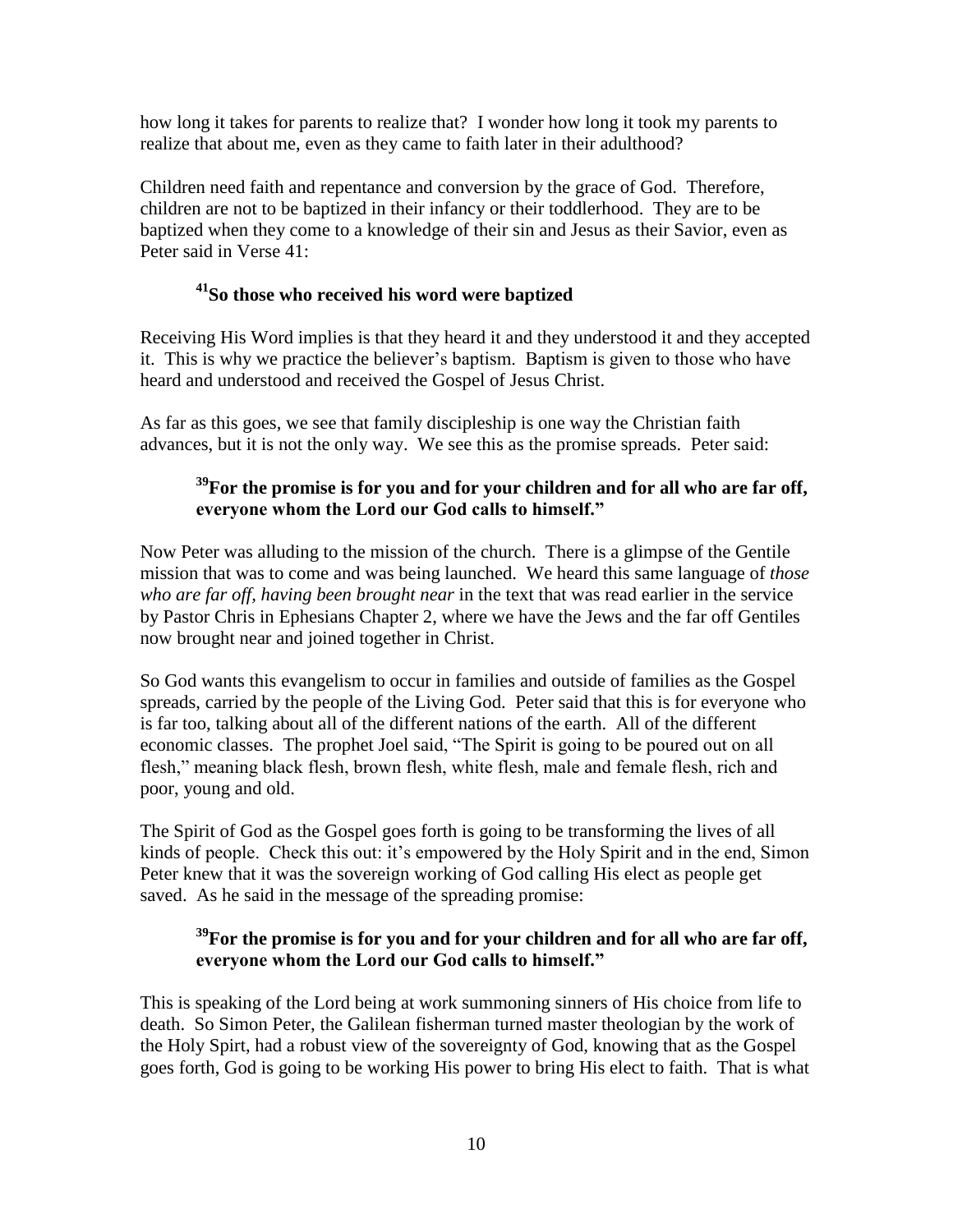this verse is speaking of. We look at this and we say that our God is an awesome God and we praise His Name.

There are two more movements of grace. The next movement of His grace is:

# **4. A Continued Plea (40)**

Peter provided a continued plea to the people. Do you see the continued passion in his heart as he spoke to these people? It says in Verse 40:

# **<sup>40</sup>And with many other words he bore witness and continued to exhort them, saying, "Save yourselves from this crooked generation."**

This is interesting because these people were already convinced of the Gospel. They were convinced of their sin and the burden was being released as they were seeing Jesus as Savior and Lord. Belief was rising up in them already, and Peter continued to preach to them; continued to plead with them, and this is indicative of the ongoing need we all have for the Word of God living in the midst of a world that is broken and perverted and all twisted up in sin.

Each generation displays this perversity in different ways. That generation in Israel had its perverse ways and we know that the generation that we live today, it has all kinds of twisted up brokenness and perversity and iniquity. We are all touched by it. So we need the ongoing preaching of the Word of God to help us to see straight, to set us straight. And by God speaking to our hearts through the Living Word, He is going to keep us walking on that discipleship road and on that straight path with our Messiah, Jesus.

This is an ongoing work of Jesus. He is feeding His flock through the teaching of the Word of God. Bethel Grace, pray that as a church we will always be hungry and desirous for the plain preaching of the Bible; that God would put this hunger within us for it and that we as a church will remain orthodox-tethered to the teaching of Scripture.

Pray for the people who preach from this pulpit and for those who teach in all of the classes from nursery and preschool all the way up. Pray that the Lord will help us to divide it straight and say, "Here is what God says and here is what we need," because we need these continued testimonies about Christ and these continued pleas and these exhortations to walk in His ways.

Finally, the final movement of grace that we are going to continue looking into two weeks from today at our annual meeting, is:

# **5. A Growing Church (41)**

We see that here in Verse 41: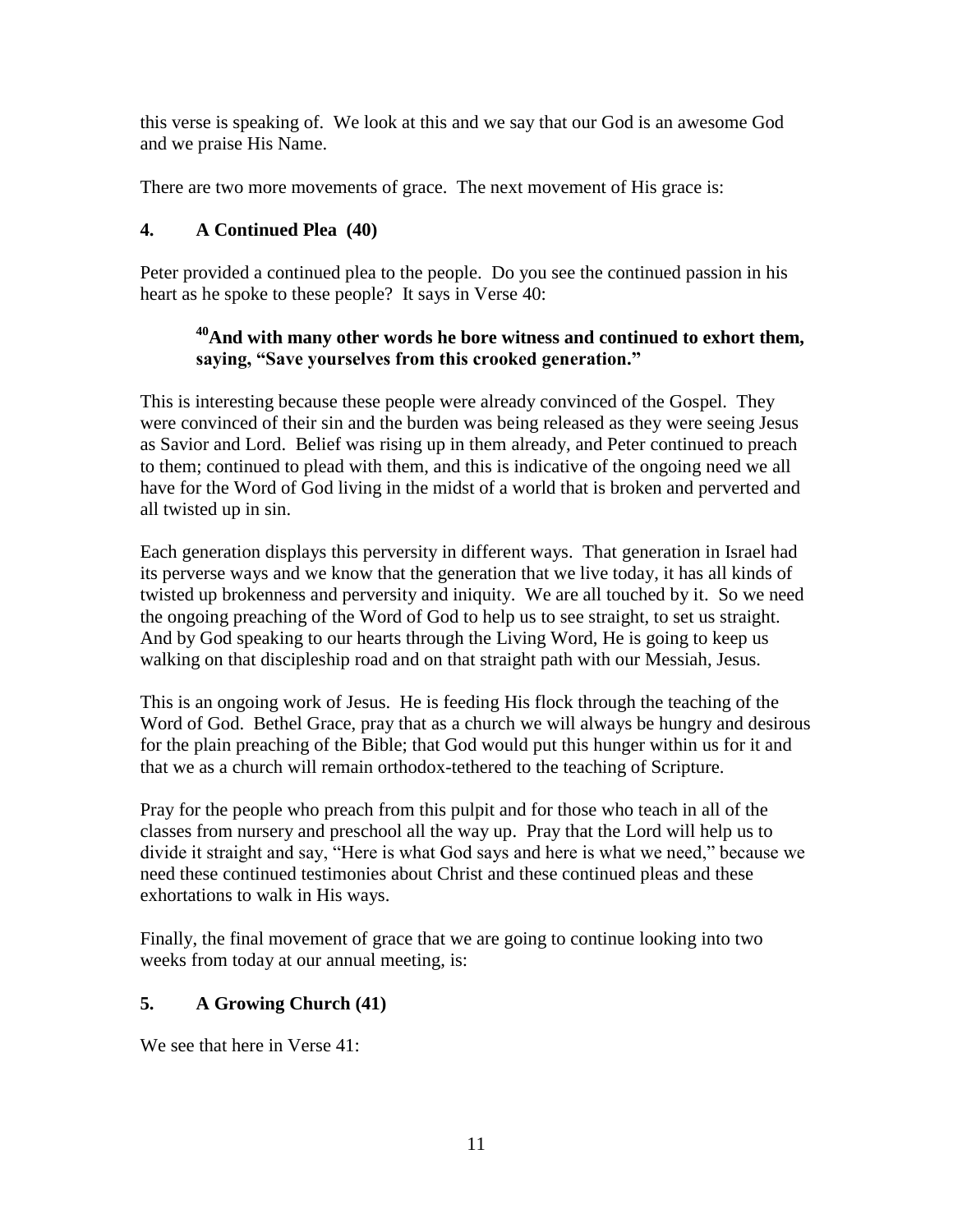# **<sup>41</sup>So those who received his word were baptized, and there were added that day about three thousand souls.**

Acts Chapter 2 is a chapter that is filled with the wonder-working, miraculous power of God. There at the beginning, the Holy Spirit was poured out from heaven and He came with the sound of rushing wind. He manifested Himself visibly as tongues of fire came down to rest on each one of the people in the church in the Upper Room.

Then suddenly the fire rested upon them and they internalized it and they began to proclaim the glories of God in foreign tongues. They were suddenly speaking in all kinds of different languages, giving glory to God. That's one miracle that took place.

Then we clearly see the transformation before our eyes of Simon Peter, a new man. Fifty days earlier he could not even acknowledge knowing Jesus in front of a servant girl. Three times he denied Him. Now he was standing up in front of all of these people saying, "Jesus is Lord and you crucified Him." It was so bold! It was so awesome.

These were the same people that were chanting about Jesus, "Crucify Him. Crucify Him. Crucify Him." For all Peter knew, these same people could have said that same assertion upon him. "Is he talking about Jesus like this to us. Crucify him! Crucify him." And here you have Peter bold with power from the Holy Spirit. This is a work of God. Let us pray that that work of God will continue.

Then here in this text, we see the continued work of God. 3,000 people! This is a miracle. 3,000 people cut to the heart. Their hearts changed. They were born again, raised from spiritual death unto everlasting life in the Messiah. This transformation occurs. This too is a miracle of God. Which is the greatest miracle? I don't know. It's all awesome!

But let's pray for the miracle that we see here—people coming to faith in Jesus Christ to incur in and through Jesus. We will hear many, many stories about transformed lives. People coming and get baptized and testifying to the grace of Jesus Christ.

In closing, I want to point out two broad categories of the Spirit's work in Acts Chapter 2. First, there is the work of conviction. So if you are here and you are learning about Christianity and being introduced to what is at the heart of it, understand that the first work of God in your life is going to be to make you uncomfortable; to reveal to you the knowledge that He is holy and that you are not; that He is righteous and that you have sinned, and that you need to confess that sin and come under the cleansing flow of the blood of Jesus Christ.

The work of conviction is going to take place. You are going to fidget. You are going to wonder what is going on. I love hearing Kristy talk about her first experience in a church where the Gospel was being proclaimed. She was in her mid-twenties, and we were going out to services led by a man by the name of Greg Laurie in Costa Mesa.